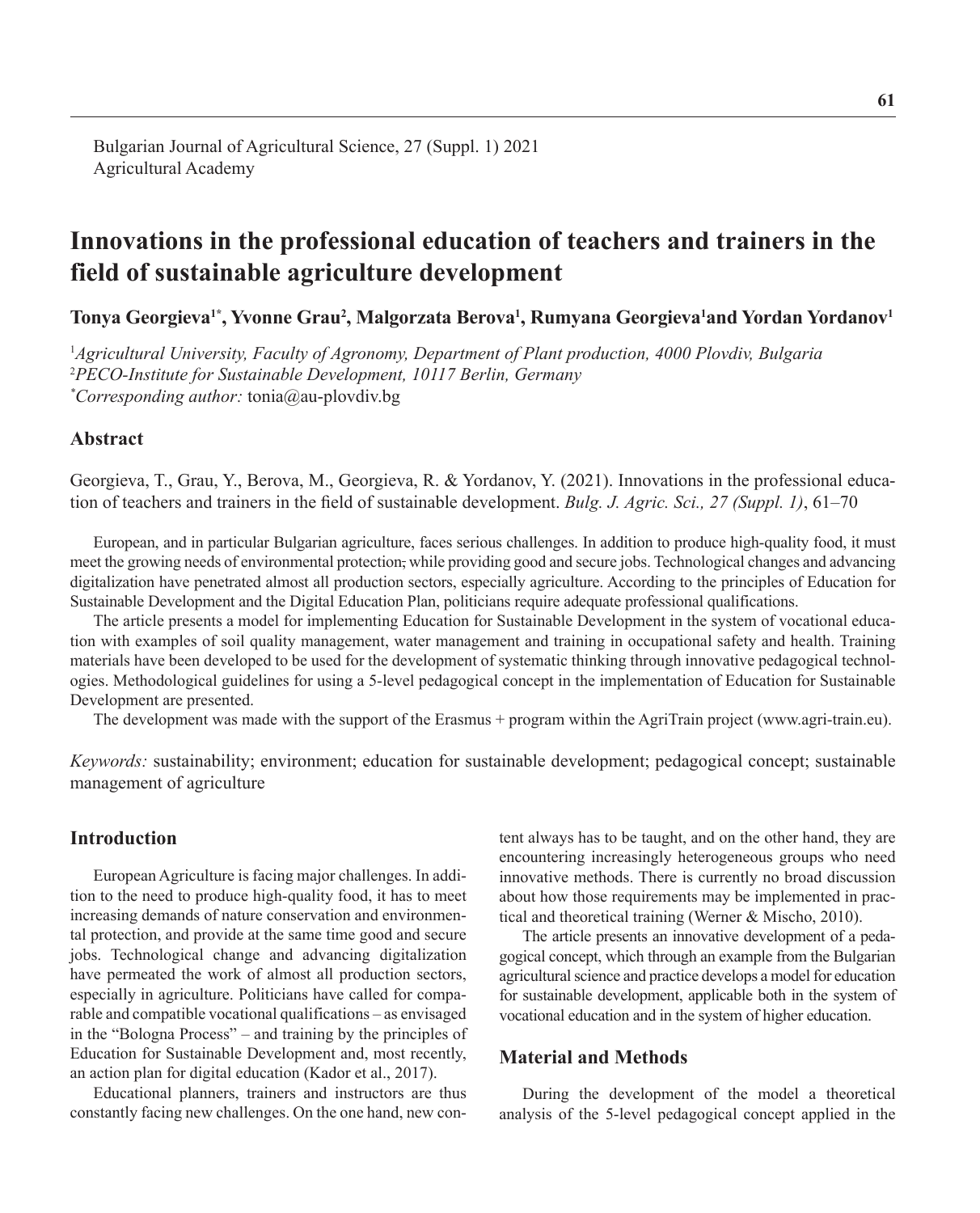pedagogical practice in Western Europe was made and the possibilities for its adaptation in the vocational education in Bulgaria were analyzed.

In interviews with principals and teachers from 7 agricultural vocational schools, the opinion and attitudes of teachers to introduce the idea of sustainability in agriculture in the curriculum of agricultural disciplines, as well as the participation of digital technologies in its application and development have been discussed.

The developed model offers an opportunity to develop systematic thinking (Bawden et al., 1984) by connecting soils and waters as a natural resource with the problems of ecology and crop production. In the context of the model, the 7 dimensions of sustainability at each stage of the 5-level pedagogical concept are interpreted. The model is presented graphically. In the long term, the development aims not to obtain new knowledge but to develop an idea and a model for changing the thinking of the trainees in the context of sustainability of the practiced agriculture.

## **Results and Discussion**

The implementation of the concept of sustainability requires vocational education and professional training that is oriented towards sustainability goals and the development of sustainability competencies. Teachers in vocational schools and in-company trainers and persons in similar functions need competencies of vocational education and training for sustainable development to support trainees in the development of sustainability competencies.

"Knowledge" about SDGs (Sustainable development goals) or of overarching sustainability issues alone is insufficient to achieve in general actions that are oriented towards global sustainability goals in business and society [\(Rieckmann,](https://www.google.bg/search?hl=bg&tbo=p&tbm=bks&q=inauthor:%22Rieckmann,+Marco%22&source=gbs_metadata_r&cad=5) 2017).

Comprehensive sustainability competencies, i.e. beyond the possession of the relevant knowledge and the ability and the will (volition) to act for development towards sustainability, are necessary for transforming society and economy.

Education for Sustainable Development (ESD) must promote the development of sustainability competencies that can be applied in the world of work since the place for the decisive implementation of a sustainable transformation process is at work. Vocational Education and Training for Sustainable Development (ESD) is generally geared towards action competencies and has a long-term influence on the development of the economy.

Since sustainability-oriented action must not end at the borders of the individual property of business, a comprehensive understanding of the effects of one's own action is required. This includes effects:

– which go beyond the horizon of one's own economic interests;

- which cross time horizons beyond one's own lifetime;
- which are not clearly attributable to one's own action.

## *The Model of Complete Action and Vocational Education for Sustainable development*

The model of "the complete action" (Figure 1) provides a central orientation aid in the examination of action-oriented teaching and learning in vocational education. It describes an action-oriented learning process as a sequence of phases in which informing, planning, deciding, executing, controlling and evaluating are carried out as central learning actions.



**Fig. 1. Model of Complete Action**

**Informing:** The description of the situation and the formulation of possible correlations require first a collection of information on the initial situation as well as about the goal and the conditions under which any action is taken. This ranges from direct observations at the site itself, which may be visual or involve other senses, to online research. In particular, it is important to question what kind of information needs to be collected to understand the observed situation.

Information can never complete, especially as decisions are made on the basis of current data that have an impact on the future, and may therefore take effect under altered conditions, such as changing climate, or in a fauna and flora.

**Planning:** In preparing a work plan, sustainability aspects must be formulated as an overall goal. In a given situation a specific goal maybe not only to reduce soil erosion at this point in time, but to prevent it permanently.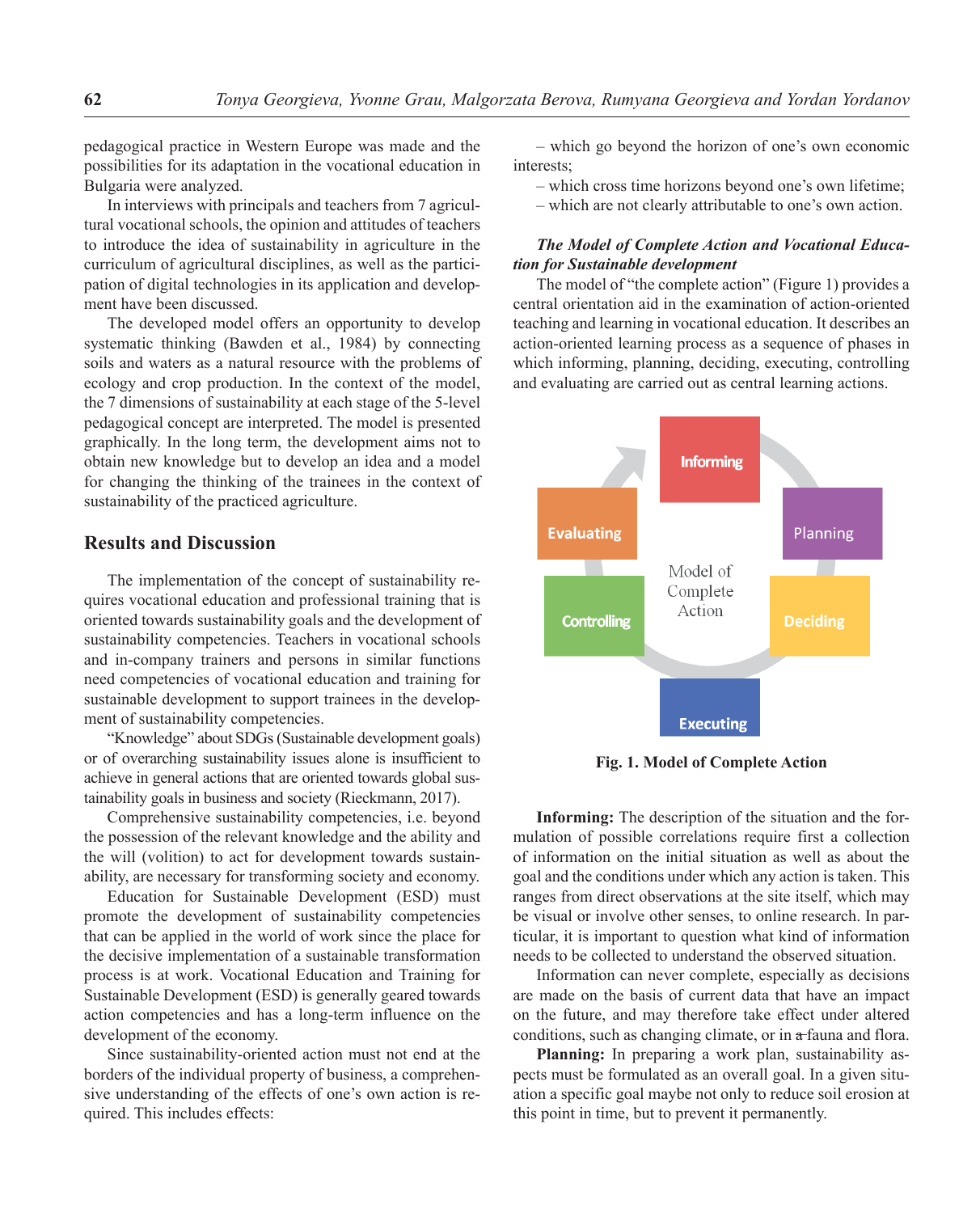In the definition of individual action steps, the respective effects of each individual step on the overall system must be taken into account. At this point, aspects of systemic thinking come into play.

**Deciding:** A decision is taken to favor a particular solution and priorities for certain options are set and risks are weighted. Particularly in a "system", the decision is a significant challenge in view of possibly incomplete information or developments being projected into the future under uncertainty. In teaching, the decision-making process can be an essential learning act, particularly when a decision has to be discussed within a group and arguments in favor of or against particular options are exchanges.

**Executing:** The educational focus here is on the "skills", such as the correct handling of equipment or other resources. With each single step of the execution the basic conditions can change, e.g. spilling gasoline or spraying agents. At the same time, new aspects could arise in the execution of a certain action, for example if an infestation with a certain pest is discovered during harvest.

In a teaching-learning situation, an option for a particular action may be chosen and this choice can also be justified. In instruction at school, however, the actual, real-life execution of that action is often not possible, and even in practical instruction, it can often be implemented only to a limited extent.

**Controlling:** Looking back on the work plan, comparison of target and achievements is made to assess, whether the original goals were indeed achieved. The control refers only to "partial and intermediate goals"or individual indicators that can be understood as indicators of a successful development towards sustainability of the overall system. These could be, for example, biodiversity as measured by numbers of native species, water quality or the absence of erosion damage. With regard to the health of workers, data on successfully implemented occupational safety and health measures, prevention, the number of sick days or statements on job satisfaction may be used to monitor success.

**Evaluating:** An assessment completes the "complete" action. In vocational education and training, the development of assessment competencies, including assessing one's own work in terms of outcomes and processes, is an essential objective. An assessment that is based on clear objectives, such as a defined number of units produced in a certain time or the measurable quality of a product, is comparatively easy to achieve. However, assessment is much more complex if both the product and the sustainability of the production process as well as the sustainability orientation of one's own actions need to be considered in the systemic structure of agricultural ecosystems and social dimensions of agriculture.

With regard to the requirements of sustainable management in land use, an action is not "complete", unless it takes sustainability aspects into account. Sustainability orientated action with natural resources in an ecosystem further requires approaches of systems systemic thinking, given that in agriculture a "system" is being interfered with.

#### *Pedagogical Concept*

In the sense of sustainable education in agriculture and horticulture, topics in soil science, water management and occupational health and safety are taught in vocational training to deal with specific aspects of flora and fauna in this occupational field and are focused on here.

The pedagogical concept (Figure 2) suggests a sequence of learning actions that build on each other (Figure 3).

The individual five steps may be understood as corresponding to learning phases. Learning phases are interlinked periods in which learners carry out different learning activities previously planned by teachers in a framework adapted to the target group in an action-oriented manner. It is recommended to apply the concept in its chronological order. However, this may be altered depending on the actual subject and the objective of the learning unit. The contents and appropriate methods are to be selected by the teachers or trainers at each step in an appropriate way for the target group. The use of information and communication technologies (ICT) by learners is to be encouraged. Digital methods such as online research, use of the interactive whiteboard, writing a digital learning diary, use of tablets and smartphones with learning software in the form of quizzes and games, or the creation of learners' own videos and role-play sequences are only a few possibilities to create a modern teaching offer.



**Fig. 2. A five-step procedure**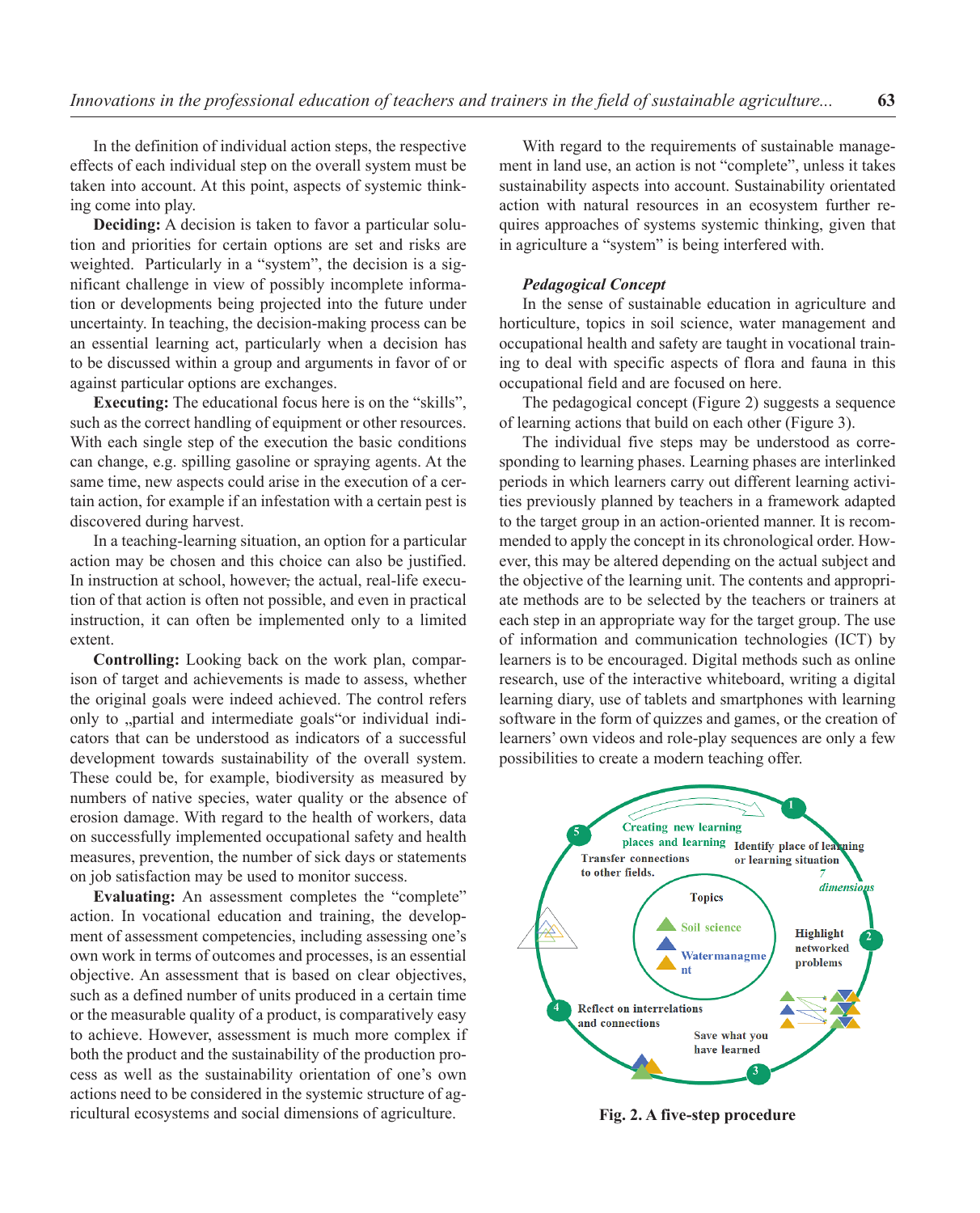## *A pedagogical concept in five steps:*

## **Identifying places of learning and learning situations**

The first step of the "learning location or learning situation" (theoretical or practical) refers to a real, geographically defined place or a fictitious neutral situation embedded in professional practice. This means that the place or situation does not evoke any positive or negative aspects or positive or negative connotation. The learning location or learning situation typical for the occupation is located out of doors in nature (field, forest, green spaces, etc.) or in a building (city, company, school, etc.) The learning location or learning situation may also be generated virtually (Hannan et al., 2013).

The place of learning or learning situation is determined by directly visible and indirect influences, the so-called dimensions. Here, seven dimensions are distinguished:

- Agro-ecological dimension(environment)
- Cultural dimension (rural area)
- Local dimension (regional national global)
- Time dimension (past present future)
- Economic dimension (supply demand/market)
- Insight-generating dimension (sustainable education and development)
- Social-political dimension (integration into the social context)

External and internal factors shape every learning location or learning situation. These factors also decide on further development, stagnation or regression. The seven dimensions form a framework for teachers to assess external and internal influences.

For a holistic description of the learning location or learning situation, the dimensions can be presented by the teachers or, depending on the time frame and learning level, maybe worked out with the learners or by the learners themselves in independent work. The seven dimensions can help the learner think systematically and understand interconnections and interrelationships and may encourage acting in a sustainability-oriented manner. In terms of content, the dimensions describe the general status quo of the place of learning and /or learning situation and link facts seen from different perspectives (Shannon, 2017).

#### **Highlight networked problems**

In the second phase, starting from the learning location or learning situation and the theme, "problems" are highlighted on the basis of the seven interlinked dimensions. Each previously identified place of learning or learning situation can be described as the result of systemic interactions in space and time. The decisive factors that have a negative or positive impact can be named and described by the learners. The main focus is on the acquisition of information. The "problems" always involve a need for action, which the learners should highlight. Teachers can choose different ways to introduce the learner to one or more of the desired aims.

Teachers may: invite students to decide on the direction of their work by formulating research questions on the place of learning and learning situation; provide specific questions or assignments for learners; invite students to prepare and deliver presentations on specific topics; encourage learners to formulate questions in an exploration of a core topic; motivate learners to explore the learning location or situation, to observe and to collect questions; introduce the seven dimensions or have them worked out by the learner's inappropriate work assignments; use ICT and encourage learners to use digital media (e.g. geographic software).

The newly arising or pre-defined questions concerning the learning location or the learning situation can then be worked on in groups, so-called core groups. The focus on the content helps the teacher to structure and define the topic.

One example might be the development of the topic of "Irrigation of fields". Here, the three individual topics "Underground irrigation", "Irrigation" and "Drip irrigation" are developed by the core groups prior to being brought together and information being shared in new groups.

Teachers should, if possible, visit real places or create fictitious places linked to involved businesses or vocational schools and using their grounds. Learners are thus offered a practice-oriented learning situation, either in real-life or virtually, in the classroom.

Some methodical suggestions for the teacher are: *do an outdoor walk* (park, terrain, forest, school environment, etc.; *show a video* on the learning location or learning situation; *show pictures, maps* (historical and current) or posters; *invite students* to collect soil samples from their companies grounds or take them from the school collections; *have learners read the story* of an employee, for example, a biologist, gardener, farmer, etc.; *do a GPS* hike or "scavenger hunt", geocaching or a GIS program with learners searching a location using coordinates.

The teacher or trainer decides on appropriate methods depending on the group, content and objective.

## **• Saving what you have learned**

Information gathering and clarification of the content is a central element in teaching. It is not sufficient to confront learners with new facts. They also need to secure the content for later use and further development. In the third phase of the concept, the results generated in the core groups are worked on in the new groups. This step can be used by the teachers to check on students' progress or to generate fur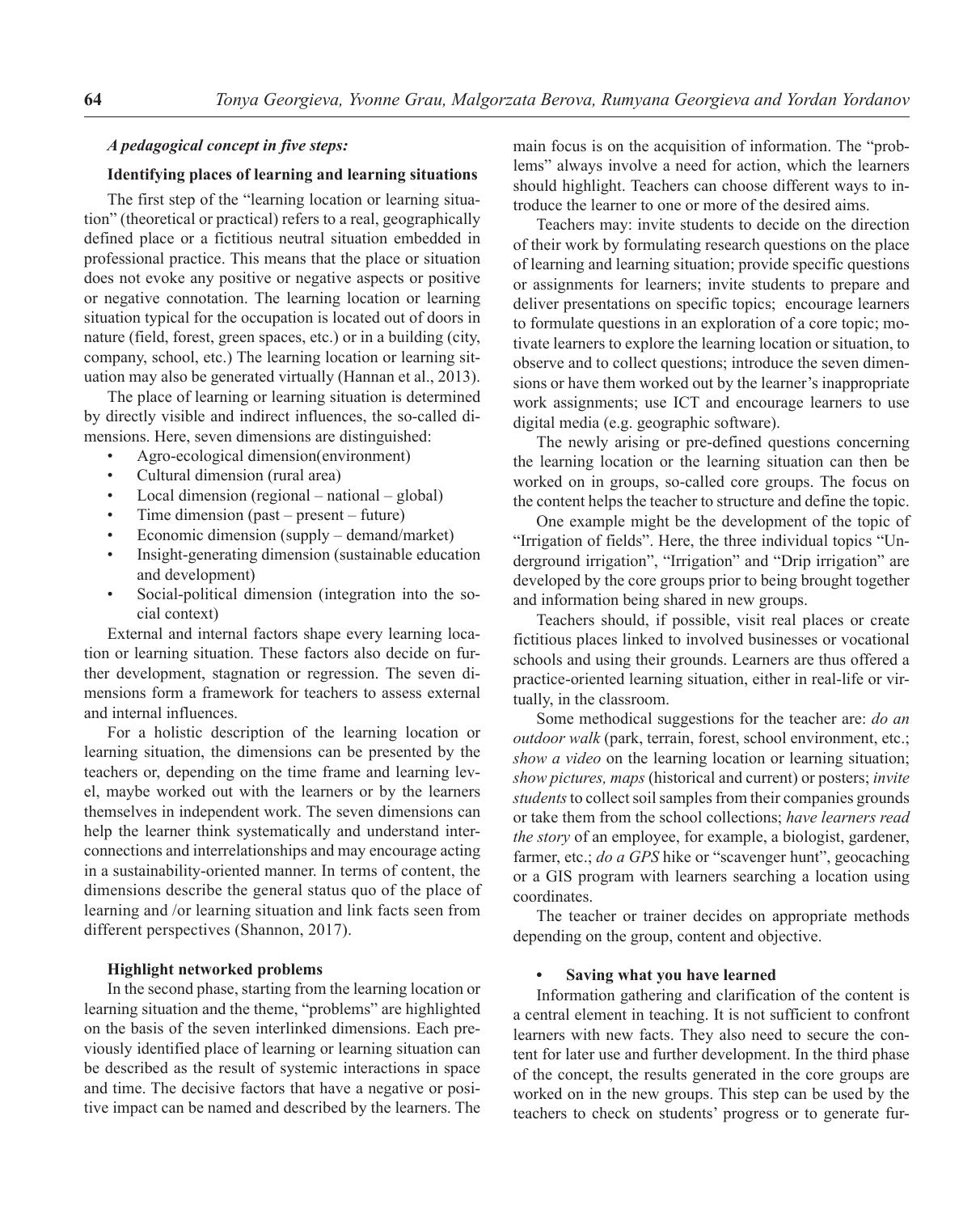ther insights. The students can go back to their previously acquired knowledge, continue their work independently or enquire on further content.

Following the example in step 2, groups are now brought together so that one topic from each core group is brought into the new group. During the exchange on the three topics, important issues are highlighted and included into any product developed in the groups. Learners exercise their ability to transfer from one area of knowledge to another. Teachers may offer support in the form of a worksheet or working protocol.

In businesses, the trainee may interview other employees at different hierarchical levels and different roles and functions in the business. He or she may thus develop into an expert in a specialized topic within their training institution or company. To stimulate further thought and action processes on the topics, the next step is to critically examine and reflect on the information gathered.

#### **• Reflect on interrelations and connections**

The newly gained contents and insights on the topics from the learning location/learning situation and their dimensions should be evaluated in reflection. Reflection takes place in two steps: Self-reflection of the individual learner is followed by a group reflection i.e. exchange of thoughts and opinions, positions in the group). In this process, at first personal conclusions can be drawn and then discussed and expanded in the group. Thus, an information network is created, which finally allows all connections, networks and correlations to be uncovered in the plenum and evaluated according to sustainable aspects. External assessments by experts from the individual subject areas of research and business are also useful to broaden learners' perspectives. The method of taking up perspectives (learner adopts the role of an outside observer) also broadens the learners' critical view. Opinion-forming and critical reflection are in the foreground in this learning phase and must / can be methodically guided by the teachers. In terms of methods, digital media or graphic representations in the form of diagrams can be helpful. Students are introduced to possible solutions and learn to act in the sense of ESD.

## **• Transfer connections to other fields**

After reflecting on the contents, parallels to other professional areas may be drawn. These may be outside the agricultural and horticultural sectors. An example presented by the teacher or instructor may initiate such thought processes. Situations from agriculture are often transferable to forestry or horticulture. Situations involving farm animals can be transferred to veterinary medicine, the food industry or other branches of industry in other countries.

A suitable method for documenting this transfer is expected to help learners to understand this content and create awareness that processes can be comparable and transferable. The transfer to other areas creates new places of learning places and learning situations, which can be further processed following the pedagogical concept and illustrate the interconnection of systems.

# **Case study: Plant production in Bulgaria**

## **Identify the Place of Learning or Learning Situation**

## *Description of the place of learning*

Securing food and livelihoods for an ever-growing world population is one of the great challenges in the future of humankind. The main factors that are likely to limit the production of affordable food in the future include climate change and resulting changes in soil, water, air and energy supply.

Educational institutions are often not yet in a position to prepare their students to actively tackle such complex and systemic global problems. Traditionally, teachers have focused in their curricula on specialist expertise. Systemic thinking requires considering the connections and interrelationships between the objects studied and other components of the respective system.



**Fig. 3. Sustainable agriculture and plant production** 

Agroecosystems consist of interconnected elements and components such as soil, water and air (Figure 3). Soil in itself is a system of a multitude of chemical, physical and biological system elements. Soil quality is assessed along with a range of criteria that fall into three categories: Chemical analyses provide data on balance between the composition of the soil solution (water and nutrients) and the solids (clay, organic matter). Physical data describe hydrological soil properties, such as water absorption and retention, which af-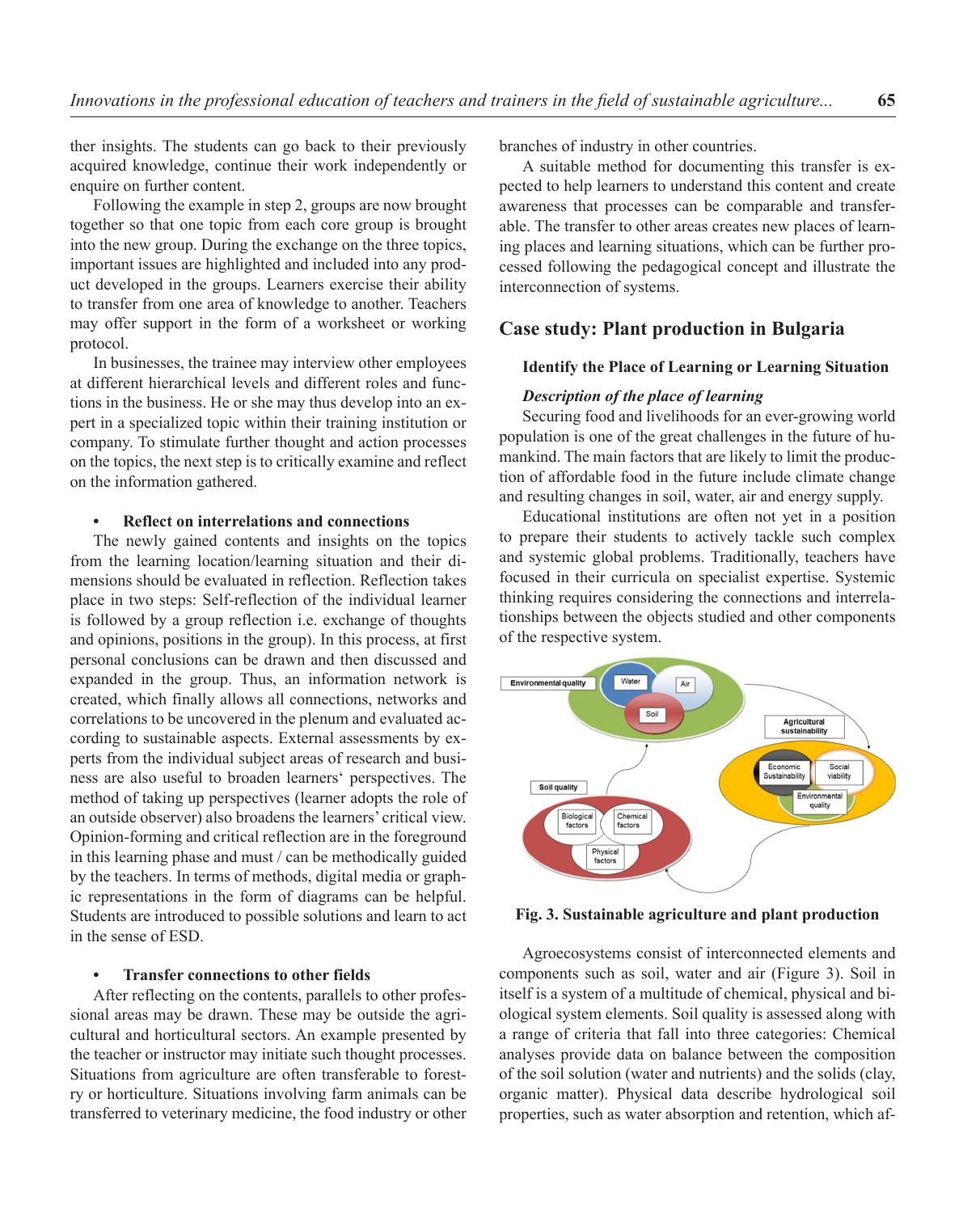fect both plant nutrient uptake and root system development and soil aeration. Some data can provide information on the risk of erosion. Biological data reflect the activity of living organisms (higher plants, microorganisms and animals) in soil formation.

In agriculture, sustainability is thought to be achieved by measures that aim to maintain conditions that enable and secure production indefinitely. These measures are closely linked to the national interest inherent in the concept of sustainable development and focus on environmental stability, cost-effectiveness and social importance of agricultural production.

Indicators used for assessing the economic dimension of sustainable agriculture include the net yield of farms, soil productivity or crop diversity. The social aspect includes education and training, support for individual development and social commitment. Environmental impacts are managed through integrated management of water resources, nutrients and pesticides, and generally through the preservation of soil quality and biodiversity.

#### *Dimensions in content and dynamics*

#### **Agro-ecological dimension**

The agricultural sector is pivotal to sustainable development, as it feeds the population and is directly linked to the exploitation of natural resources.

In Bulgaria sustainability (Bachev et al., 2019) is mostly associated with ecology and agricultural systems. Agricultural systems are considered to be unsustainable if they cause environmental damage. Bulgaria's agricultural sector is undergoing profound reforms that aim to mitigate the lasting consequences of the collapse of the planned economy. In a Bulgarian context, sustainability needs to be assessed not only in view of its strong development prior to the crisis, but also in terms of its compatibility with the objectives of environmental protection and social security in rural areas. To this end, economic, social, environmental and institutional indicators are used. Scientific analyses indicate that development in this sector is stagnating and requirements of sustainability are still not met. Its economic development is also unstable and only reaches half of its potential.

## **Cultural dimension**

Productivity in Bulgaria averages 334 €/ha over a 9 yearperiod (as of 2006), compared to 2930  $\epsilon$ /ha in neighboring Greece, 726 €/ha in Romania and 800 €/ha in the Czech Republic. The average in the other European Union countries is 2203 €/ha and in the Netherlands, it is 10 423 €/ha. Bulgarian agriculture is still low in productivity, highly dependent on climatic conditions, unsustainable and therefore not competitive. The low productivity since 1997 suggests an urgent need for modernization and restructuring.

Sustainable agriculture is less intensive. However, as it is based on so-called good agricultural practice with crop rotation and integrated pest management, it requires high professional qualifications and technical skills.

Massive emigration and substantial population decline, especially in rural areas of Bulgaria (2001-2011 loss of about 600 000 inhabitants), has severe consequences for traditional agriculture. Entire villages are turning into "ghost villages".

#### **Local dimension (regional – national – global)**

About 47% of the Bulgarian territory is used for agriculture. Main crops are wheat, sunflower, maize, oilseed rape, barley and legumes. As of mid-July 2019, there are only slightly more than 87 000 registered farmers.

Gross production of the Bulgarian agricultural sector in 2018 amounts to BGN 8155.0 million. Of this 69% is from plant production, 22% from livestock farming and the remainder from agricultural services.

In recent years, high temperatures and drought have increasingly damaged harvests. In 2018, for example, wheat yields fell by 10.2% due to unfavorable weather conditions during the growing season.

Support for organic production is growing in Bulgaria. There are objective conditions for this – ecologically protected regions, awareness of the benefits for the environment, increased demand for healthy food. In 2018, organic producers, processors and traders accounted for about 7.2% of all registered farmers.

Plant production both depends on and influences environmental quality. Climate change, loss of biodiversity, pollution and increasing issues with water quality and quantity are factors that determine the sustainability of agro-ecosystems. In contrast, high yields are only achieved by applying manure or other chemical and organic fertilizers. The chosen soil treatment system also influences the environment through its impact on the soil. The dynamics of its processes result from the quantity and type of soil treatments, the organic matter content and erosion. Excess production of fertilizer and added nutrients and general soil quality can be used as indicators of sustainability.

#### *Time dimension (past – present – future)*

Following the restructuring of agricultural holdings (1990-2000) and substantial European subsidies since 2007, the Bulgarian economy share (GDP) fell from 9.6% to 5.1%. An important issue in the current state of agriculture is its structure: 1.5% of all farmers cultivate 82% of the land. The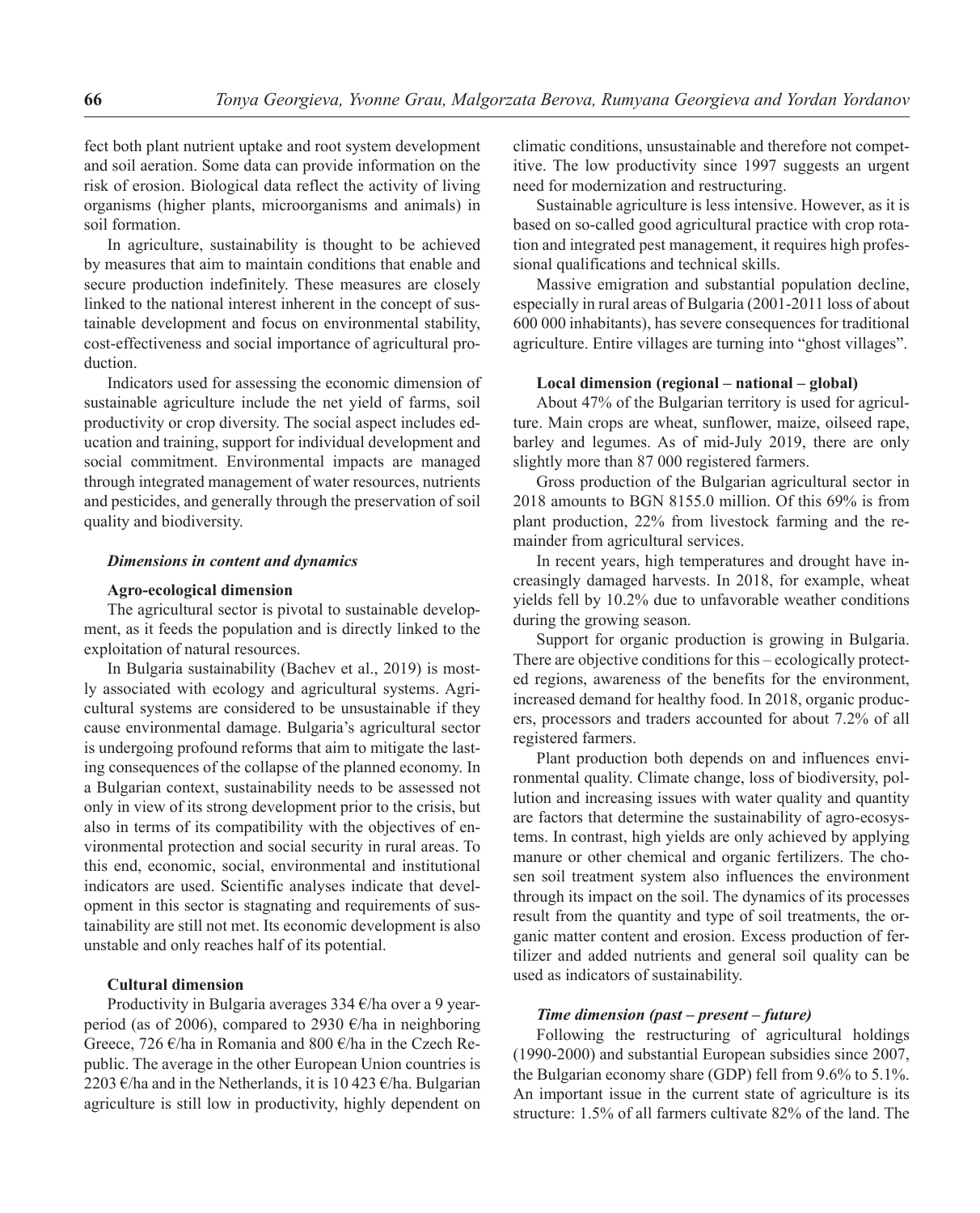production of the five dominant cereal and oilseeds (wheat, barley, maize, sunflower and rape) causes an impression of a modern and efficient agriculture in Bulgaria. However, cereals and oilseed account for a major share of subsidies and have no positive impact on this sector's gross added value.

A serious issue in agriculture is the choice of new varieties and hybrids. The discrepancy between the availability of varieties and modern standards restricts competitiveness. There is a risk that Bulgarian varieties and hybrids will be permanently displaced by imported seeds in the coming years.

# *In the following needs for the development of sustainable agriculture in Bulgaria are outlined:*

– Framing of a comprehensive model for the development of the agricultural sector – creation and introduction of new technologies and approaches, with the ultimate goal of transition to integrated organic farming;

– Large-scale introduction of precision farming methods that use of advances in computer science, electronics and precision engineering, chemistry and biotechnology;

– Creation of single integrated management both for the individual farm and for the entire sector. This would optimize cost efficiency for farms; ensure stable yields, their forecasting and management, easier access to financial resources, etc.

#### *Economic dimension (supply–demand/ markets)*

The economy of agriculture is characterized by the temporal variability of cash flows in the sale of agricultural products (plants and animals). Producers have access to the market, their businesses are subsidized via several programs, and loans are available. The economic evaluation of production must necessarily consider risks caused by changes in environmental factors and fluctuations in market prices for the means of production. The costs of crop production include the costs of irrigation, fertilizers, fuel, purchase and operation of machinery, tillage and other mechanized activities in crop production (Figure 4).

# *Insight- generating dimension (sustainable education and development)*

Among its goals for sustainable development, the UN has identified in its Goal 4 for inclusive, equitable, quality education and lifelong learning subgoal 4.7 that: "*By 2030, all learners must acquire the knowledge and skills necessary to support sustainable development, including through education on sustainable development and sustainable lifestyles, on human rights, on gender equality, on promoting a culture of peace and non-violence, on global citizenship and on valuing cultural diversity and its contribution to sustainable development*" ([Rieckmann,](https://www.google.bg/search?hl=bg&tbo=p&tbm=bks&q=inauthor:%22Rieckmann,+Marco%22&source=gbs_metadata_r&cad=5) 2017).

At the beginning of the  $20<sup>th</sup>$  century, a new philosophy of school education emerged in Western Europe and subsequently in Eastern countries, focusing on international understanding and the need for societies to develop in order to improve their lives. Over the decades, other educational themes emerged and a new emphasis was placed on knowledge of the world and global processes, the formation of critical thinking and the promotion of values.

The main driving force in this process is the teachers, who strive to respond to public attitudes and support comprehensive and appropriate knowledge. These new



**Fig. 4. Management of agriculture: plant production and soil quality**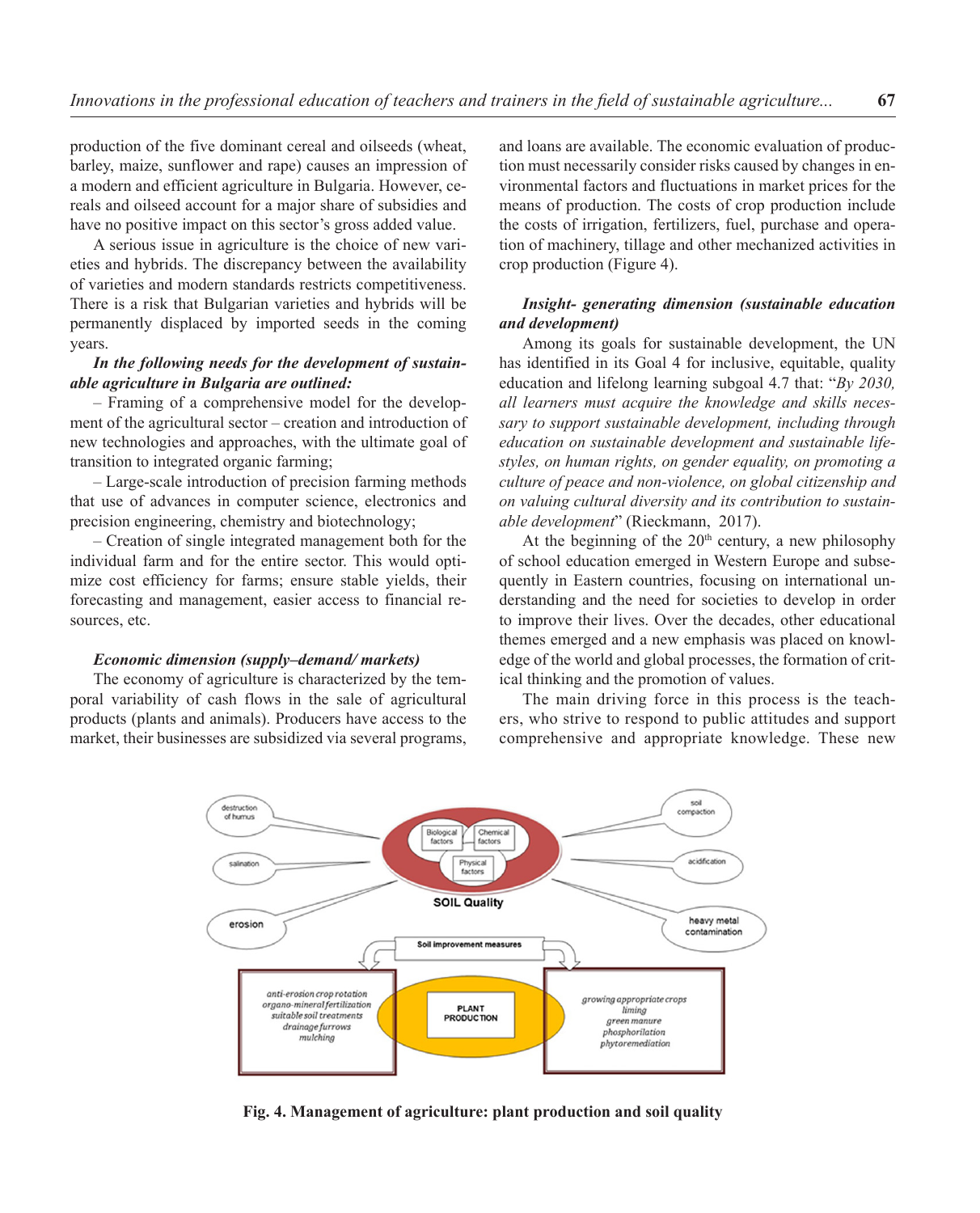forms of education above all involve Development Education and Global Education. In addition to international issues, the school also provides a forum to discuss other current issues that are not listed in the curriculum, including sustainable development, human rights, peace or civic competence. All these topics are of great relevance and unfold with the development and changing interests and challenges in society. These issues in school education are grouped under the umbrella-term – problem-based learning.

It is crucial in Education for Sustainable Development, to enable students to analyze the situation by answering questions on the "what" and "why" in a given scenario, rather than receiving ready-made answers. Interactive methods provide excellent ways to initiate such processes of learning and competence development. The most common forms of study work are case studies, debates, presentations, roleplays.

#### *Social- political dimension*

Social indicators for sustainable agriculture suggest two trends: On the one hand, incomes of those employed in agriculture are slowly rising, while on the other hand demographic characteristics of the rural population are deteriorating. The average wage of employees in agriculture has increased several times over. At first glance, this appears to be a positive sign. However, the development is still unsatisfactory in comparison with further developed economies, where incomes are at least ten times higher.

The social importance of agriculture is mainly due to its role in food production. Agricultural production also contributes to social justice in society. Farmers and workers can benefit from social benefits. Equal rights are guaranteed in the distribution and use of quality food.

#### **Highlight Networked Problems**

The region around Plovdiv (Bulgaria) includes an agricultural area of about 800 000 ha with the main crops being cereals, oilseeds, fruit and vegetables. Soils are severely affected by intensive cultivation and require a most careful management. What opportunities do farmers have and what factors may influence their decisions in this process of economic and ecological transformation?

Possible tasks: *Gather* information about the region around the city of Plovdiv. Use digital media and audiovisual communication tools. *Gather* information about transformation processes in the Plovdiv region's agriculture post-after 1990 and after Bulgaria's accession to the EU in 2007. *Compare* the initial situation around 1990 and the process until now in terms of the number of employees, technological development, use of fertilizers, etc. in tables. Include the seven dimensions. *Inform yourself* about the current weather data (amount of precipitation, sunshine hours, etc.) of the last 10 years and compare them in tabular form. *Describe* the changes in agricultural production that are attributed to climate change. *Gather* information on regional cultivation of fruit, vegetables, oilseeds and cereals. Create an overview of the annual water consumption of agriculture using a self-chosen example. How has production in your chosen example changed over the years? *Create an overview* and consider digital methods of presentation. *Choose* a format that suits you and present your results.

#### **Saving What You Have Learned**

The aim here is to show practicable short and medium-term solutions for increasing agricultural production in Bulgaria.

**Possible tasks:** *List* possible short- and medium-term solutions for the farmers. *Explain* from your own perspective why farmers should act in the short and medium-term. *Evaluate* the options for action on the basis of sustainable development factors (environmental, economic, social and cultural) and *justify* any possible hierarchical prioritization. Show how those chosen priorities are interlinked. *Create a graphic/figure/mind map* and *highlight* where your ideas and positions overlap. *Explain* which innovative solutions farmers may find for their production and their employees! List pros and cons. Form working groups (3-4 people). *Discuss* the problem with your group members and present their possible solutions to each other.

#### **Reflect on Interrelations and Connections**

In the following step, results and findings are discussed and critically reflected in the groups. The weighing of the seven dimensions and positive as well as negative implementation possibilities and their sustainable influence on economic, social and ecological factors in Bulgaria decide on the chosen answers to the questions asked.

**Possible tasks:** *Discuss* with your group members possible solutions and alternatives for plant production in Bulgaria, taking into account all factors of sustainable development. *Develop* an action plan for farmers and present it together with your group in a plenary session.

After presenting all groups, *reflect* on the circumstances and solutions: What problems could plant production have in the future? Consider the seven dimensions. *Derive* new learning situations and include the chart "Management of agriculture" in your considerations! Be creative and design a tour of the results in your classroom.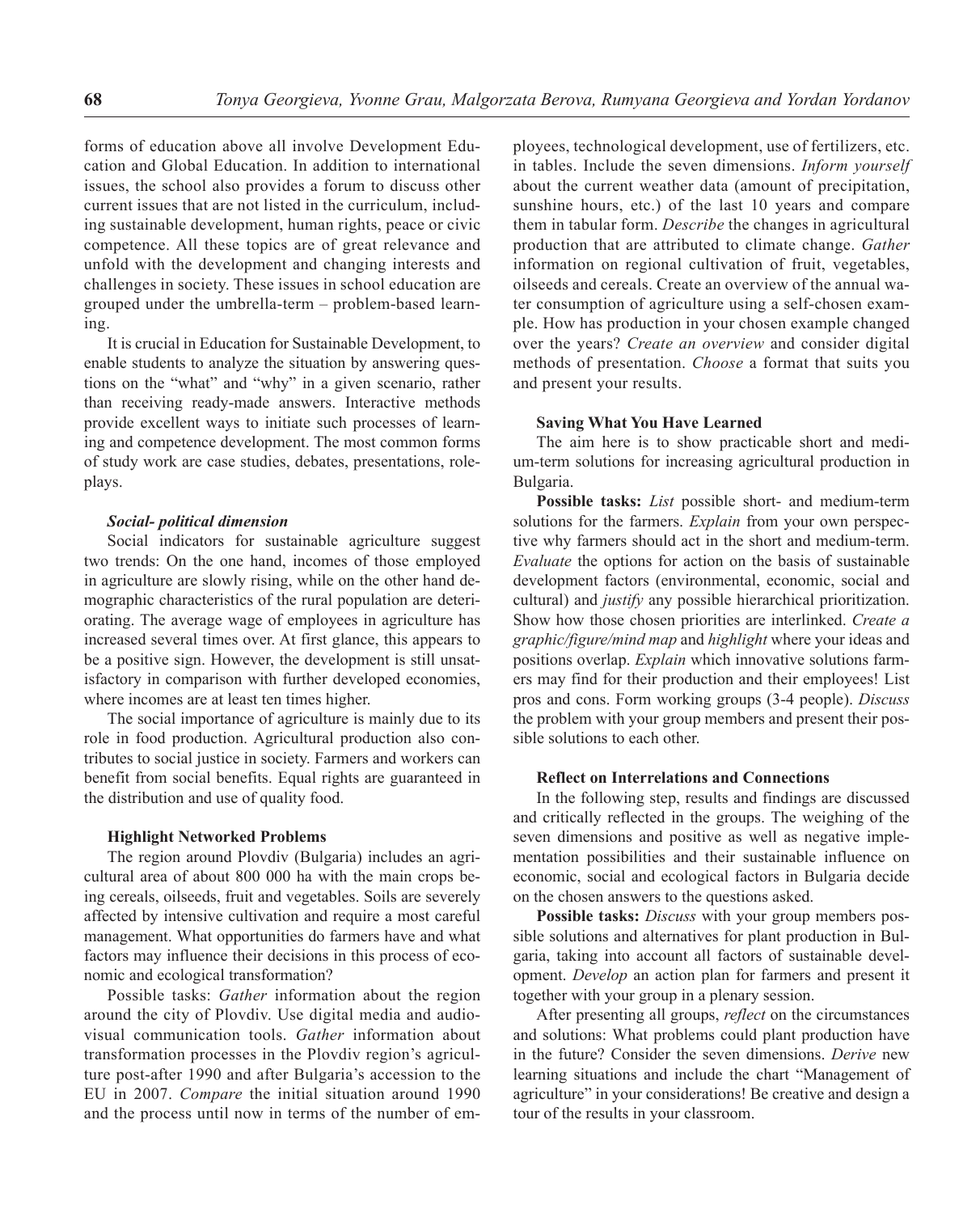#### **Potential approaches and solutions:**

Soil health is crucial for sustainability in agriculture. Due to climate change, inappropriate soil management and other factors, soil can suffer from compaction, acidification, heavy metal contamination, erosion, salinization, humus destruction and other forms of deterioration. The idea to achieve sustainable development on behalf of farmers through agriculture inevitably requires rigorous management of production – so that in achieving high production and financial results efforts to keep the soil clean and in its ecological balance are not neglected. Where problems have arisen over time, farmers with advanced systems thinking skills exercise strict controls on their production to eliminate problems and preserve soil resources.

## **Sound management relies on specific activities such as…**

- Anti-erosion crop sequence establishing crop-rotation systems that prevent soil erosion, including for example sowing of grassy belts of perennial species, giving preference to winter cereals and catching crops instead of spring cereals, etc.
- Organo-mineral fertilization recommended for raising humus content and maintaining soil fertility;
- Suitable soil treatment use of shallower tillage, or even to reduce the frequency of treatments, if possible;
- Drainage furrows basic melioration activity for drainage of moist soils and flushing salts from salinated soils;
- Mulching soil moisture is maintained and fertility is increased;
- Growing appropriate crops different soil types are, depending on their structure and chemical composition, suitable for growing different crops;
- Liming promotes improvement of soil properties and humus quality, increases fertility, and contributes to the development of beneficial soil microflora;
- Green manure with its green mass, after plowing, the plants enrich the soil with organic matter and nitrogen, improving soil fertility;
- Phosphorylation soil acidity is eliminated by treatment with phosphate powder.
- Phytoremediation  $-$  a technology which uses plants to extract toxic substances from the soil, thus cleaning the soil of contaminants (e.g. heavy metals) (Figure 5).

## **Transfer Connections to Other Fields**

The production of cereals, fruit and vegetables in Bulgaria can be compared to the situation in other countries.

**Possible tasks:** Identify countries where similar soil conditions, climate and range of products can be found and compare them with Bulgaria. *Describe* similarities and differences. *Compare* the chosen countries with Bulgaria in terms of soil conditions, water management and occupational health and safety regulations. What similarities and differences do you see? *Describe* them in detail and *comment* on agricultural policy debates and discussions in Europe.



**Fig. 5. Sustainable agriculture and plant production**